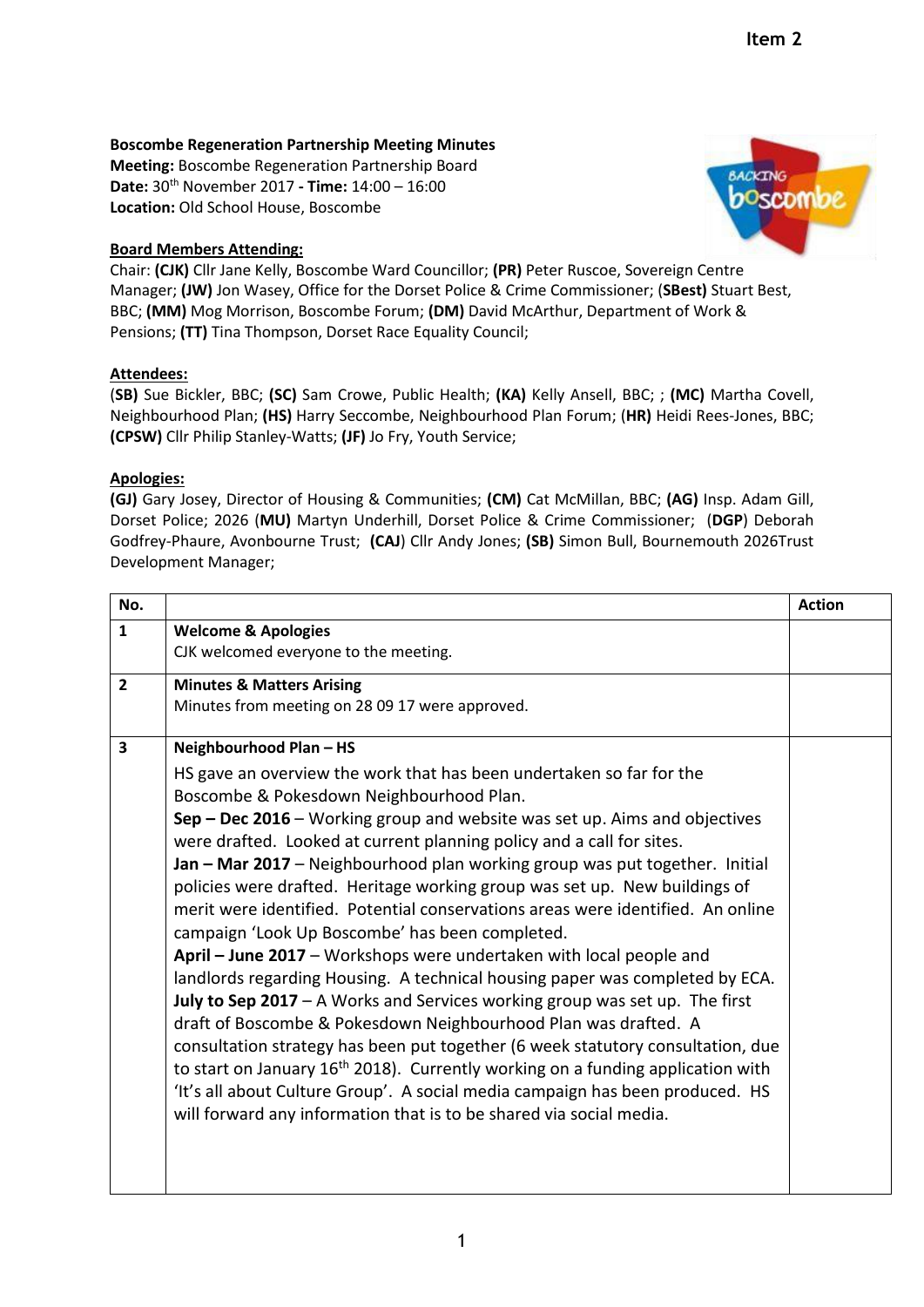| asked to support the consultation by promoting it.<br>The NP Forum were praised for the work they have done so far.                                                                                                                                                                                                                                                                                                                                                                                                                                                                                                                                                                                                                                                                                                                                                                                                                                                                                                                                                                                                                                                                                                   |  |
|-----------------------------------------------------------------------------------------------------------------------------------------------------------------------------------------------------------------------------------------------------------------------------------------------------------------------------------------------------------------------------------------------------------------------------------------------------------------------------------------------------------------------------------------------------------------------------------------------------------------------------------------------------------------------------------------------------------------------------------------------------------------------------------------------------------------------------------------------------------------------------------------------------------------------------------------------------------------------------------------------------------------------------------------------------------------------------------------------------------------------------------------------------------------------------------------------------------------------|--|
| <b>Health Theme Update - SC</b><br>SC updated the Board with regards to the refreshed commitments from the<br>Boscombe plan.<br>A New Model of Health & Care for Boscombe (link)<br>Moving forward, consultations will be undertaken regarding how people access<br>care i.e. there have been proposals to use part of the Sovereign Centre in<br>Boscombe as a place to provide secondary care such as routine tests.<br>SC noted that he is working with KA regarding Operation Galaxy and the Heathy<br>Homes Scheme. Also, when the current Heath Checks contract comes to an<br>end, GP's will be challenged to come back to table to discuss what part they<br>could play in the solution of providing the Health Checks locally.<br>DM asked that the use of Fit Notes as opposed to Sick Notes can be looked at<br>with regards to the work that is currently taking place in changes to Primary                                                                                                                                                                                                                                                                                                              |  |
| SC/DM<br>Care. SC will put DM in tough with Eva Ford.<br>SC and HS will meet to discuss further how possible links can be made and<br>SC/HS                                                                                                                                                                                                                                                                                                                                                                                                                                                                                                                                                                                                                                                                                                                                                                                                                                                                                                                                                                                                                                                                           |  |
| taken forward between the NP and changes to Primary Care.                                                                                                                                                                                                                                                                                                                                                                                                                                                                                                                                                                                                                                                                                                                                                                                                                                                                                                                                                                                                                                                                                                                                                             |  |
| <b>Theme Leads Updates</b><br>4<br>Heritage strategy (SB) - There have been discussions with other relevant groups to<br>ascertain whether they think this strategy is needed, what should be included in it and<br>whether they are interested in helping to develop it. So far, the people who have been<br>approached have been very interested. Collectively, these discussions have led to the<br>following reasons for having this strategy.<br>Celebrate the culture and heritage in Boscombe & Pokesdown<br>To make people even more proud of the area<br>To help and protect the culture and heritage that already exists<br>Ultimately, the hope is that this strategy will help with securing funding for culture and<br>heritage projects in this area.<br>A social media campaign will be created asking for people to send in pictures and<br>explain what they love about this area and the culture and heritage that already exists.<br>SB explained that this will happen after the Neighbourhood Plan consultation has<br>finished. The proposed timeline for this piece of work is March 2018 - December 2018.<br>SB explained that there will be communication with people who were involved with |  |
| this initially so that they are fully aware of the current position.<br><b>Environment (SBe)</b>                                                                                                                                                                                                                                                                                                                                                                                                                                                                                                                                                                                                                                                                                                                                                                                                                                                                                                                                                                                                                                                                                                                      |  |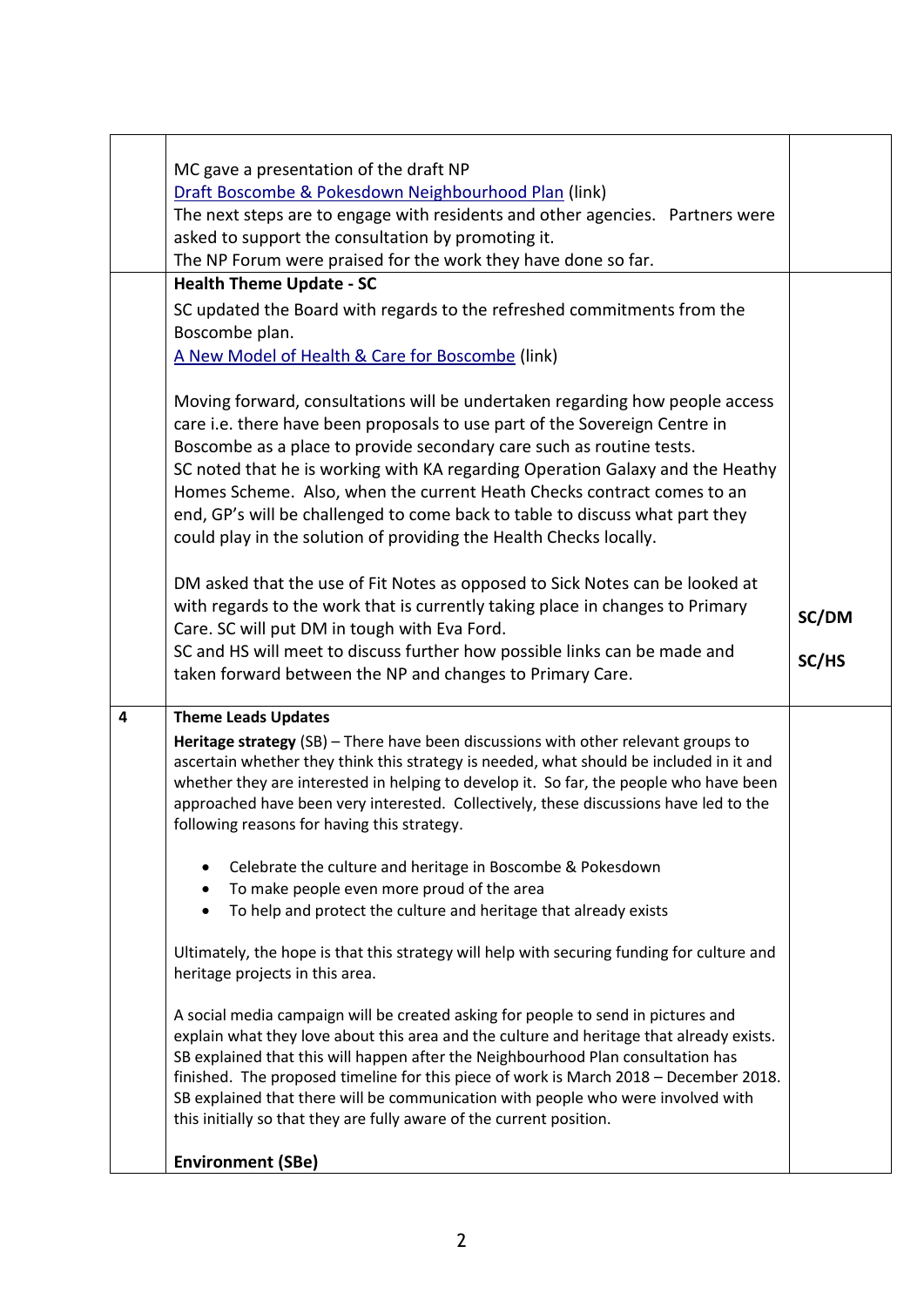An enviro clean has been completed in Churchill Gardens in preparation for the communal bin scheme. The estimated installation date is February 2018.

SBest noted that they are working closely with events that are happening in the Precinct in the run up to Christmas, ensuring that the area is kept clean and tidy.

CJK mentioned that if anyone has information regarding rough sleeping in the area, that they can contact either SBest or KA so that they can then feed this information back to the EPIC group. EPIC is a multi-agency group set up to look at rough sleeping and street based antisocial behaviour.

Information can be reported to [epicreporting@bournemouth.gov.uk](mailto:epicreporting@bournemouth.gov.uk)

DM noted that if anyone comes across a family or individual who is at risk of homelessness, they can contact the Early Intervention Team for Bournemouth & Poole at the following email address – [earlyprevention@poole.gov.uk](mailto:earlyprevention@poole.gov.uk) or telephone 01202 633 819.

#### **Economy & Boscombe Creative Alliance (BCA) Update (KG)**

The launch of the Boscombe Creative Alliance took place in October 2017. The projects are now being delivered that were within the business case.

- Developing the Young Enterprise project
- Affiliating with Dorset Chamber of Commerce and Industry to raise profile of **BCA**
- Small scale two week street art festival
- Develop BCA internship programme due to be launched in the spring of 2018
- Applying for £8k in funding to create artwork on the walls that link the larger of the two alleyways from the Precinct to the parking on Hawkwood Road
- KG is working with IAG to make use of the Police Contact Point within the Precinct. Possible using this for information relating to Mental Health or using it as an exhibition space.
- KG is working with Council partners and outside agencies to try and secure a £10M bid looking at 'Extended Reality' this is the next generation on from Virtual Reality, real and human machine integration. KG will update the Board as this progresses.
- Working with Bournemouth 2026 Trust and other organisations to try and secure funding to save Wickham Road which is earmarked for demolition. The aim would be to change this site into 1200sqft of commercial creative digital use.
- Working on a small grants project for shop fronts.
- Working with Bournemouth Echo to promote the BCA and Boscombe. KG has had a positive meeting with the business editor from Bournemouth Echo.

#### **Youth Service (JF)**

Youth Service has recently restructured into two main parts. One part being an Information, Advice and Guidance service and the other part being Early Help and Intensive Support Team. All young people are being advised to attend the Information, Advice & Guidance centre as a first point of contact which is the 501 on Christchurch Road, Boscombe. Youth Service are also working on a Young Carers project which they are also encouraging schools to be involved with. In the new year, Youth Service will